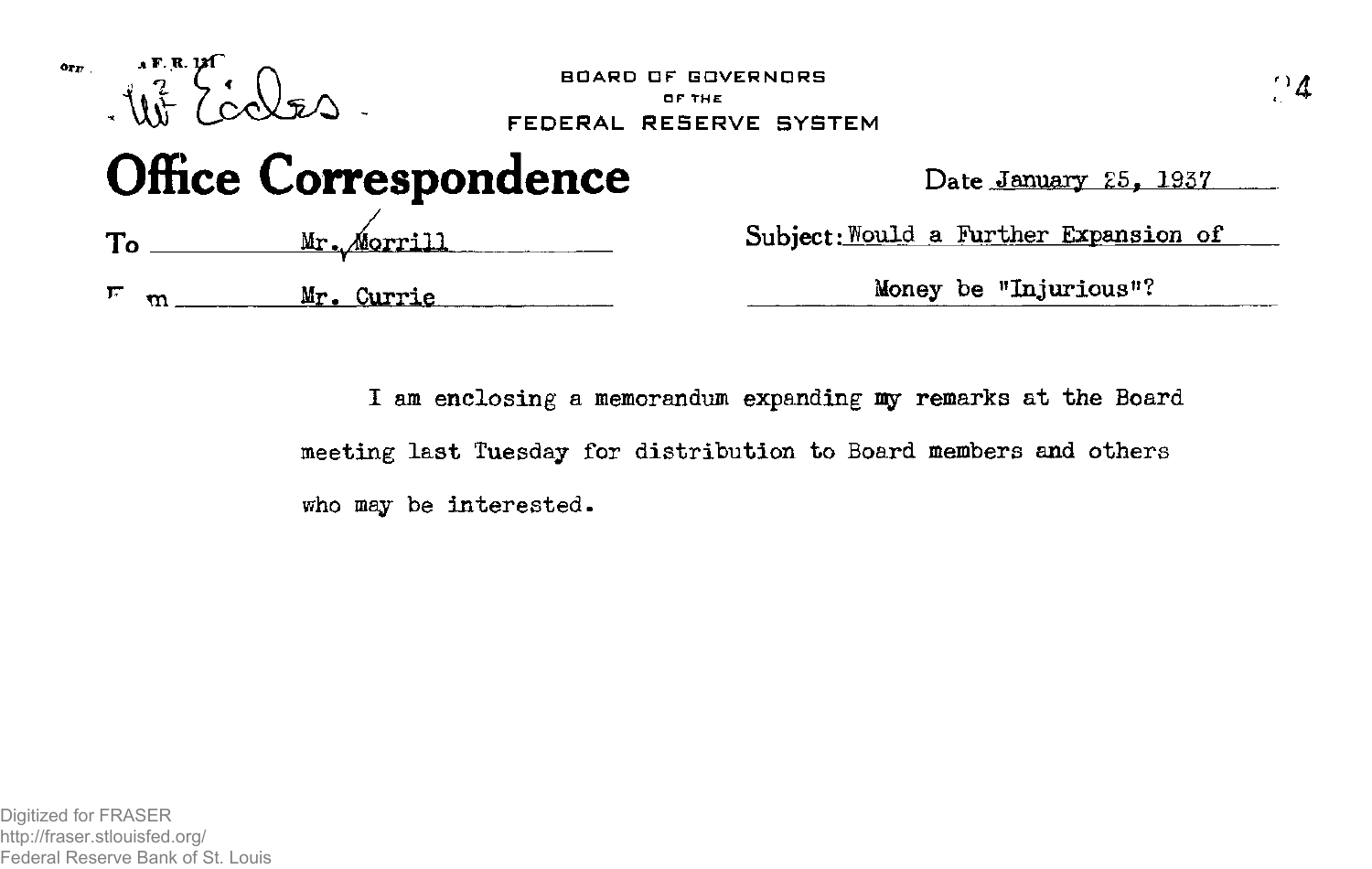Lauchlin Currie January 25, 1937.

#### WOULD A FURTHER EXPANSION OF MONEY BE "INJURIOUS"?

## The Problem

In the past three years the volume of circulating deposits (adjusted demand deposits) plus currency outside banks has expanded by over \$11 billion or 55 percent. It is approaching \$5 billion in excess of the figure in 1929. Excess reserves are well over \$2 billion. The Board has the power to raise reserve requirements further "to prevent injurious credit expansion". The problem is to determine whether the present volume of money is deficient, adequate or excessive. Another way of stating the same thing is to determine whether any further expansion is justified and if so how much, or whether and at what point further expansion will be "injurious".

An attempt at the solution of the problem entails a discussion of what criterion can be used to determine the adequacy or excessiveness of the volume of money and what the prospects are for further expansion if no action is taken.

#### Elements of the Problem

It is obvious that the present supply is not excessive in the sense of promoting too much spending at the present time. The question, however, is whether it is excessive for conditions of relatively full employment; whether, in other words, the present supply is such as to facilitate too great an expansion of incomes and prices in the future,

An expansion of incomes (or the value of output) may be excessive on two counts, It may come about because of too rapid a rise

$$
\cap \mathit{A}
$$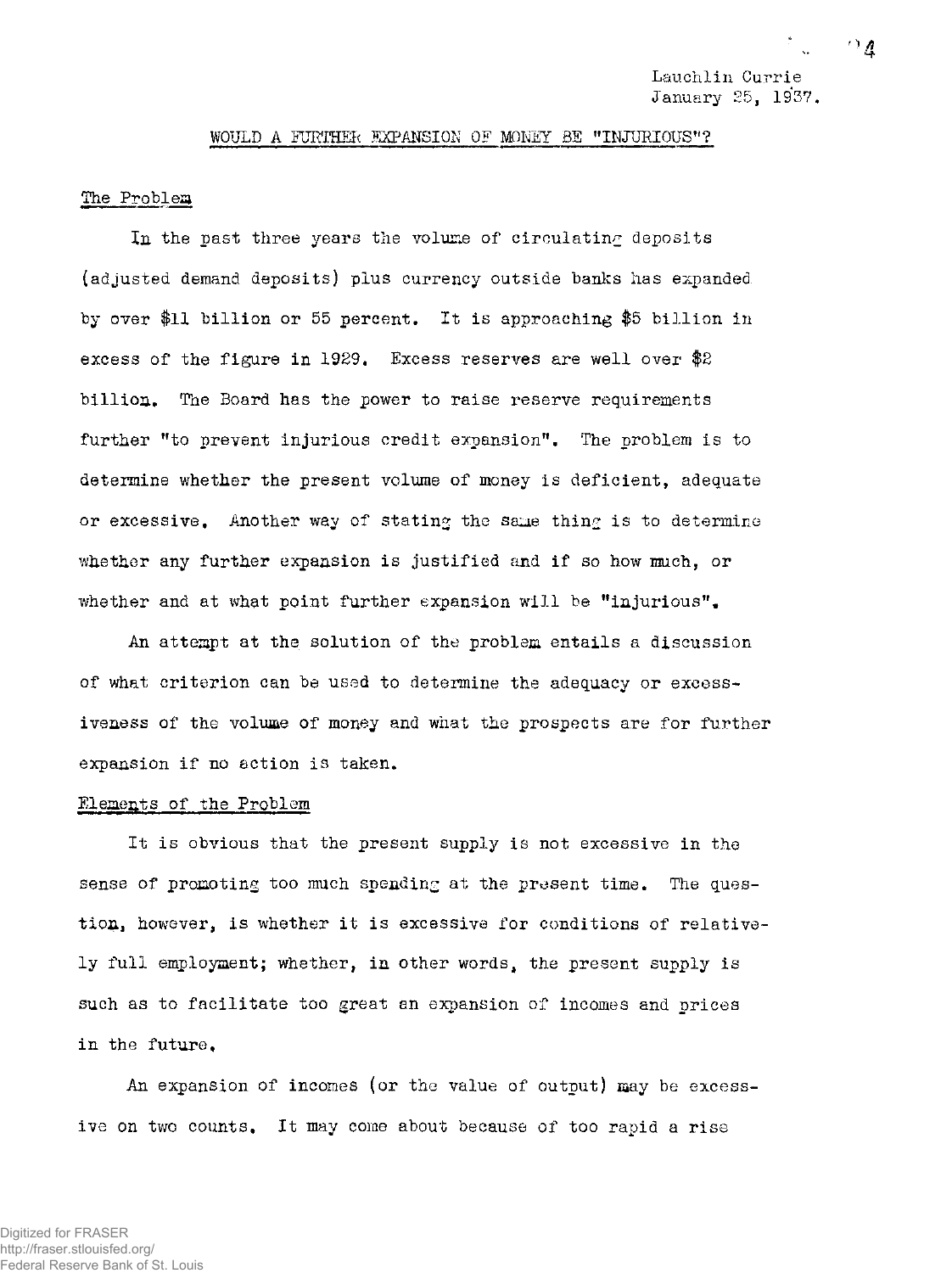of prices in general, or it may come about because of too large a volume of production resulting from widespread night work, over time, and employment of people not usually employed in industry. Usually these two factors go together. An adequate amount of money would be such as to correspond with full production without undue strain and with only a moderate and unavoidable rise of prices. In other words, the value of output and the national income should increase by little more than the increase in the physical production of goods and services.

The elements in the problem, then, are as follows:

1. The increase in physical production that can be achieved without strain.

This depends on such things as man power, physical equipment, and technical knowledge.

2. The cost (including profits), or value of total production.

This depends, in turn, on the increase in production and the price level of production. This, in turn, equals the total money cost, including profits, of production.

3. The total money cost (including profits) of production or the national money income may be further broken down into the amount of money and the rate of income velocity of money.

If we know the amount of money and we can estimate the probable income velocity of money, we can estimate the probable total money cost of production, or the national income. We may then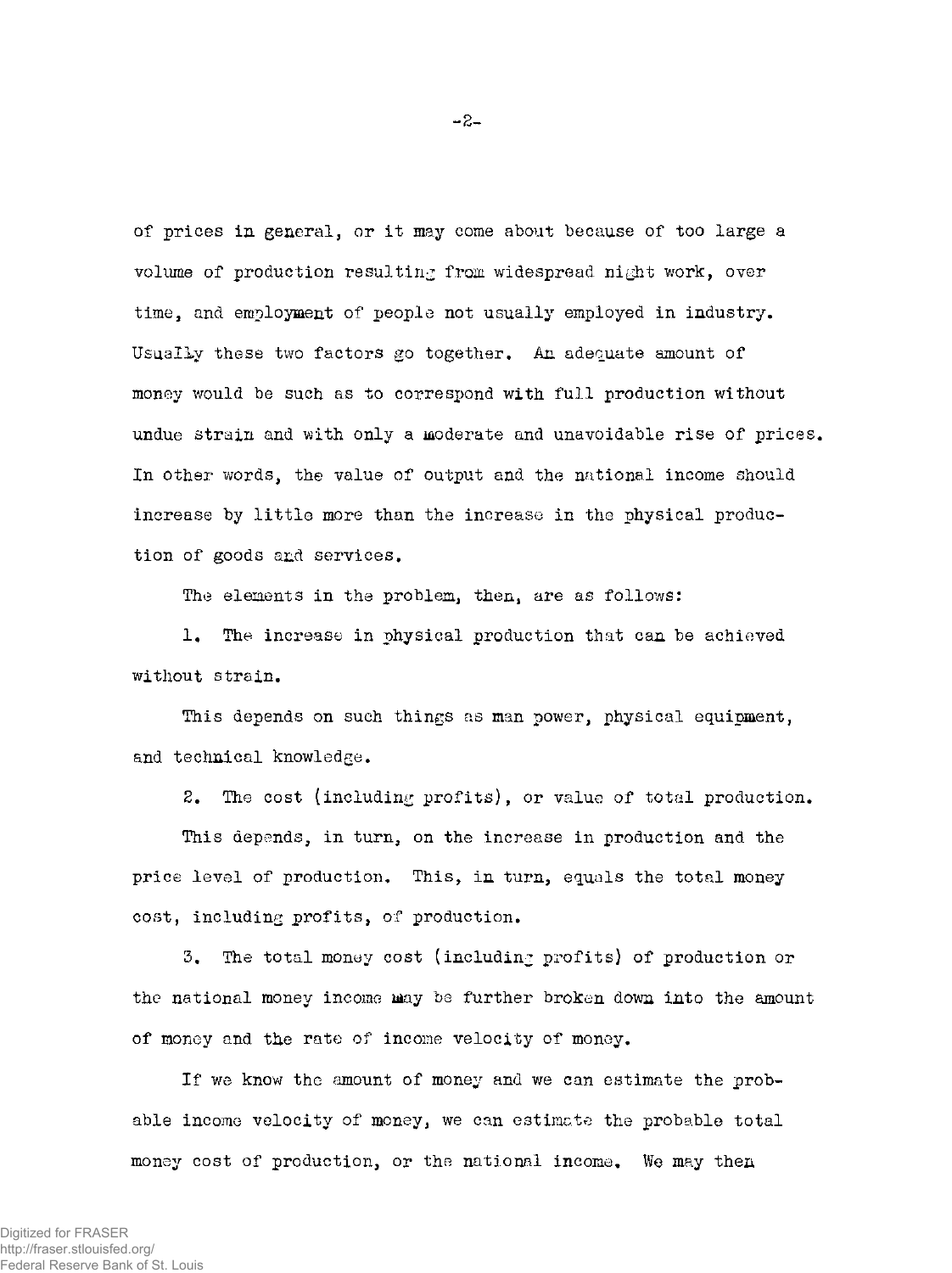compare this with an estimate of the total value of production which we think the community could produce without strain and at a price level which would not invite commodity speculation, etc. If our estimated probable national income is in excess of this figure it means that prices will rise more than we think advisable. In these circumstances the supply of money will be excessive and any further expansion would be injurious.

#### The Probable Increase in the Rate of Turnover of Money

It is generally believed that the turnover of money is subject to such wide swings that it is useless even to speculate on the probable turnover in the event of full recovery. This belief is reinforced by inspection of the variations in the crude or transactions velocity of money, that is, the rate of turnover of money for every purpose. The concept of velocity which is relevant here, however, is not crude velocity, but income, or as some people prefer to call it, circular velocity. Crude velocity includes the turnover of money for all purposes, most of them of little economic significance. An increase of \$10 billion in speculative transactions swapping stocks for example  $--$  while it may be important from the point of view of the technical position of the market, has nowhere near the same economic significance as an increase of \$10 billion in incomes or consumers' purchases. In 1929 consumers' expenditures amounted to less than five per cent of total bank debits.

The concept of velocity that is more significant for our purposes, therefore, is that known as the income velocity of money. It is

**- 3-**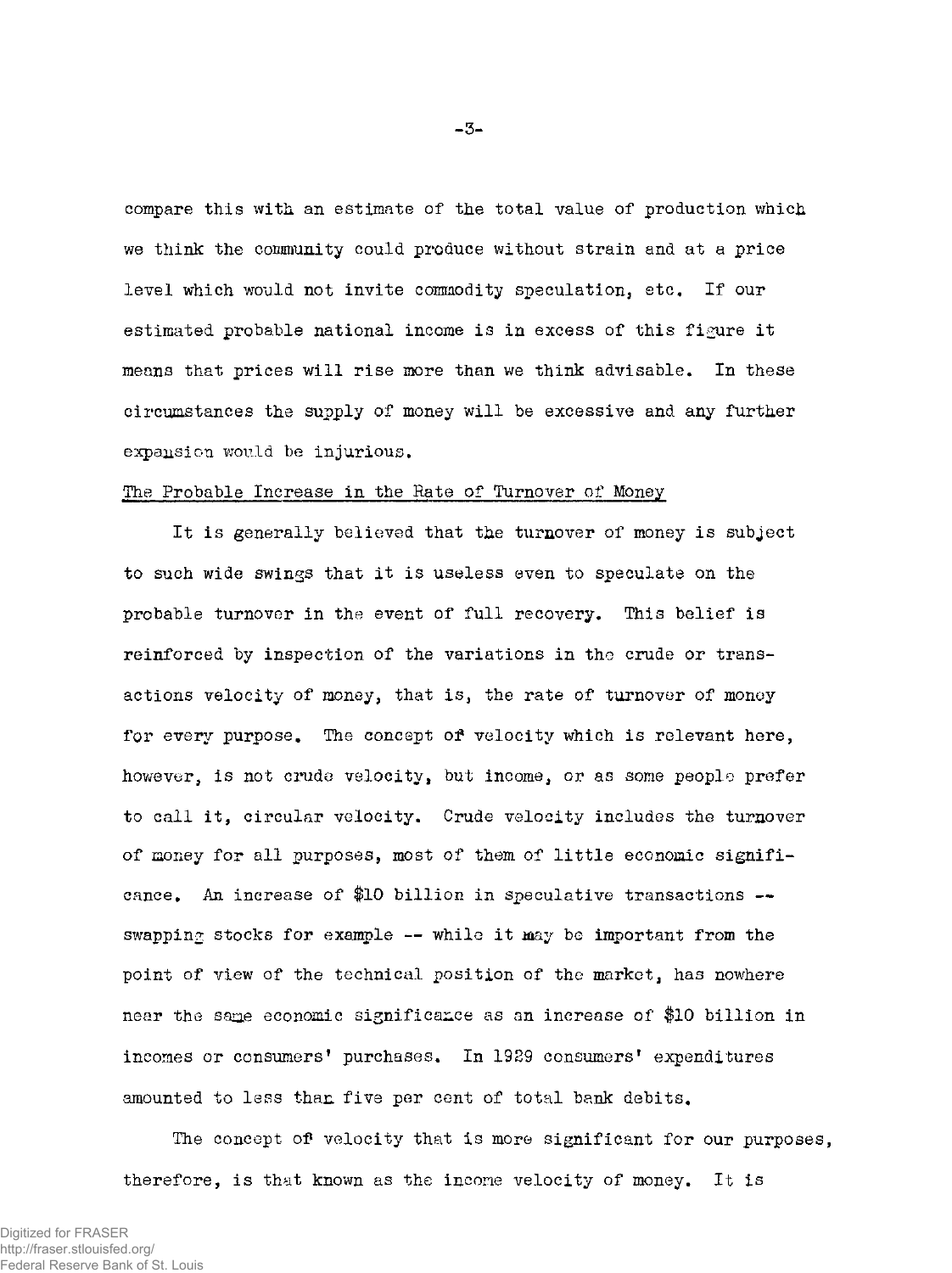obtained by dividing the annual national income by the average amount of money, and represents the number of times on the average the total stock of money is turned over to income receivers in the course of the year. It is true that this is a simple arithmetical ratio, but it has the merit of permitting a shorthand expression of the net resultant of the myriad of forces that enter into the determination of the national income.

The interesting thing for our purposes about this type of velocity is that it does not show such wide fluctuations as crude velocity. The income velocity of money remained very steady from 1923 to 1929 at around 3. The new money created did not result in any change in the rate at which the total stock of money was being turned over to income receivers. The nation as a whole held a stock of money equal to about the value of four months\* production of goods and services. The reason for the steadiness was probably that consumers kept a more or less definite ratio of their balances to their incomes and business kept a more or less definite ratio of its balances to its output. There were, of course, random fluctuations but over the whole of the economy definite and comparatively steady ratios obtained.

From 1929 to 1932 the income velocity of money declined from over 3 to less than 2. In other words, a considerably decreased supply of money became equal not to the value of four months' production, but to the value of over six months' production.

**-4-**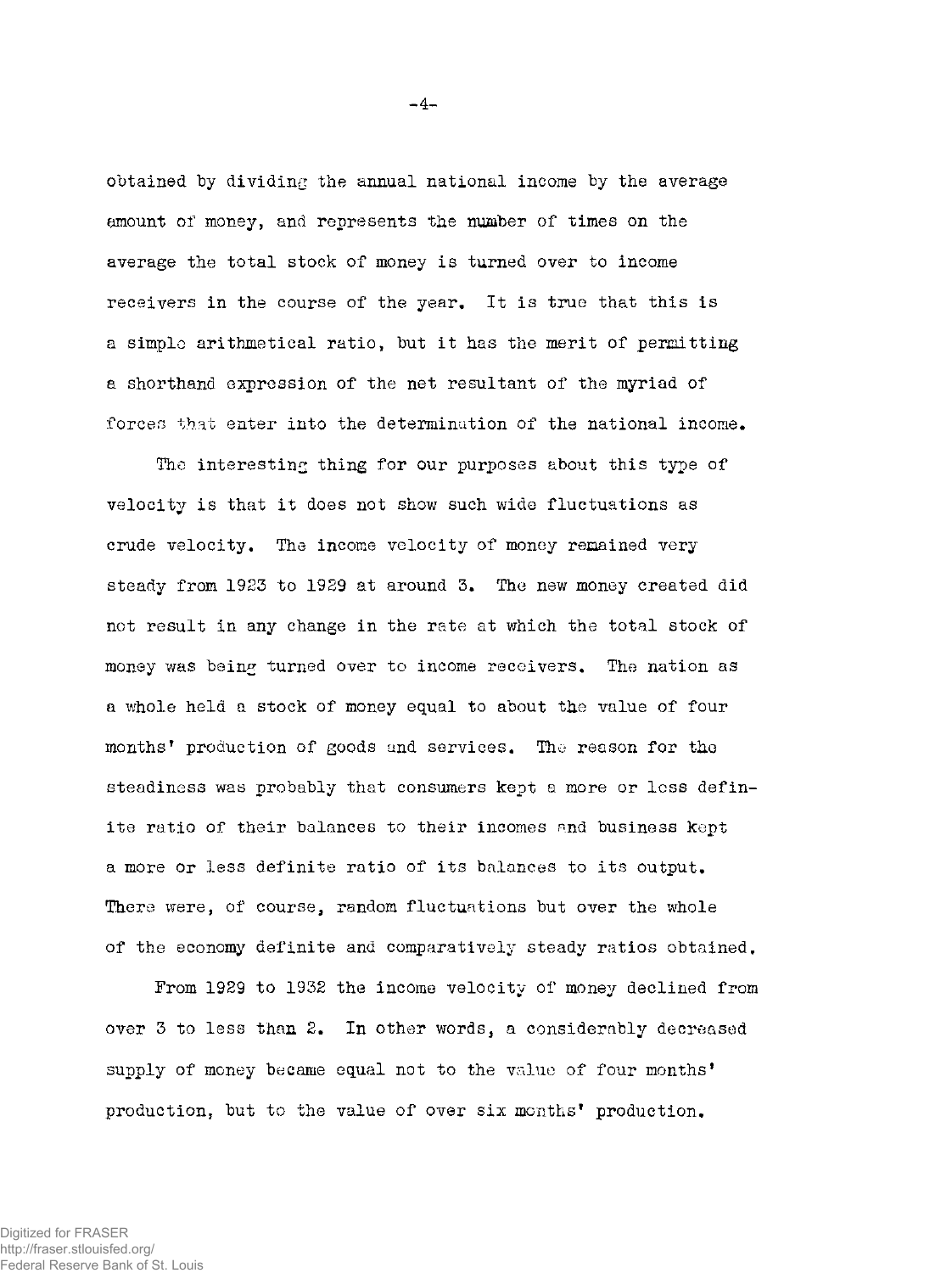From 1932 to 1936 the income velocity of money has apparently remained fairly stable around 2, slightly above its low point in 1932. The large addition to the supply of money did not, in other words, bring about a significant change in the rate in which the total stock was being turned over.

In the event of full recovery, may we expect the income velocity of money to increase, and if so, by how much? An alternative way of stating this question is: What reasons are there for thinking that the relationship between money and income prevailing from 1923 to 1929 will not be restored in the event of full recovery? Are public bodies, financial institutions, business men and private individuals likely to hold larger or smaller balances in relation to income find the volume of their operations in the event of full recovery than they held from 1923 to 1929?

We may first consider the possible behavior of consumers in this regard. One factor that may cause consumers to maintain larger balances in relation to their incomes is the widespread initiation of service charges since 1929. Another factor is the increased emphasis on liquidity, although this is probably of minor significance in the case of the bulk of consumers. In any case, there is considerable evidence that consumers' checking accounts are not very important quantitatively, amounting to possibly only 15 percent of the total. A moderate increase in the ratio of consumers' balances to incomes in comparison with the ratio prevailing before the

**- 5 -**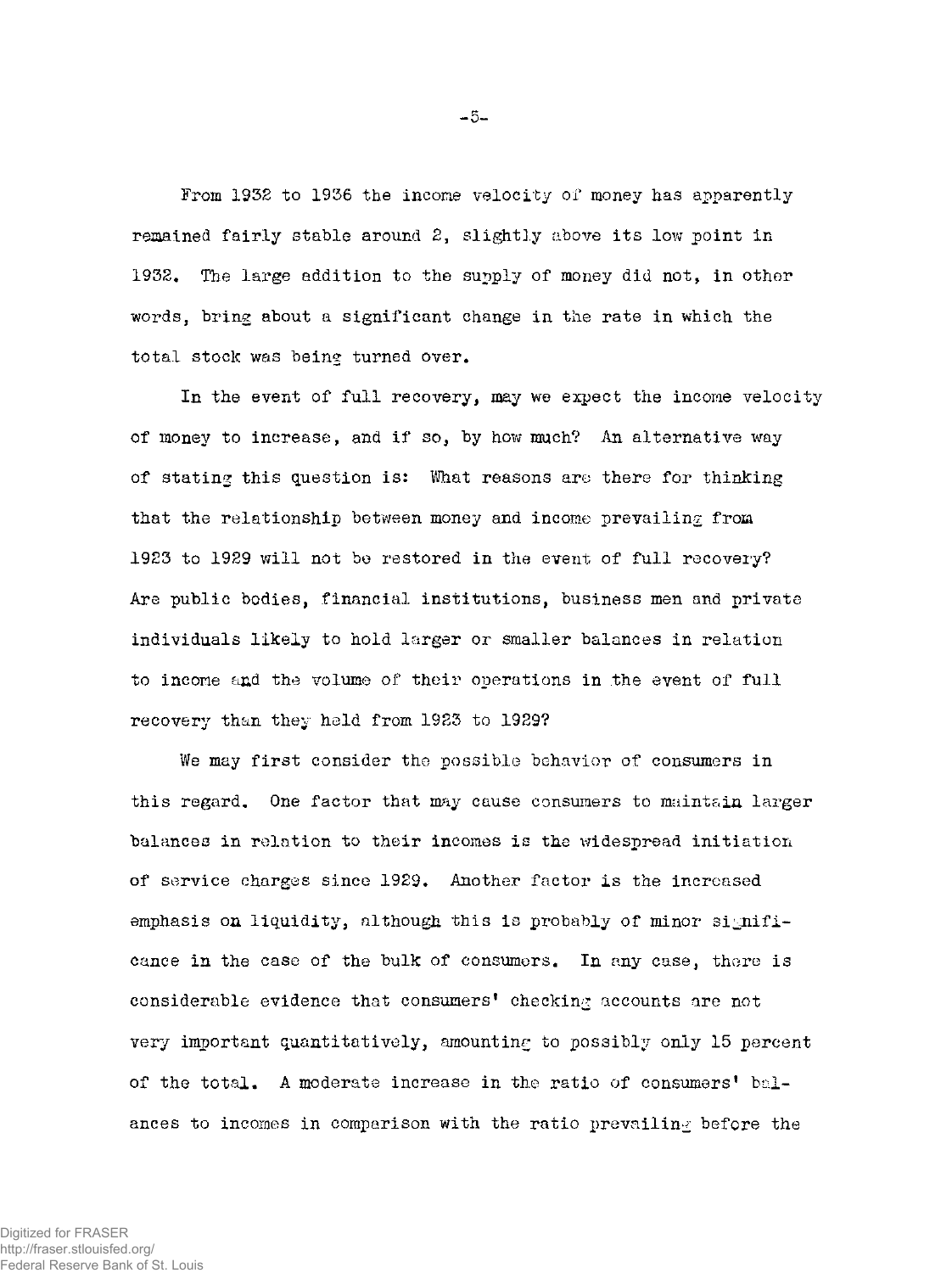deflation would not, therefore, alter the income velocity of money significantly.

Let us now turn to a consideration of whether there are any new elements in the situation that might cause business to maintain larger holdings of demand deposits in relation to output than in 1923-29 in the event of full recovery. There appear to be several.

In the first place, one effect of the depression that will probably persist for some time is an increased emphasis on liquidity. It is quite true that a desire for liquidity can be satisfied in other ways than by holding demand deposits. The important thing for our purposes, however, is not only that there may be a greater desire for liquidity but in addition relatively less desire and ability to secure liquidity through the holding of assets other than demand deposits. For one thing, there are increased restrictions on time deposits and so long as low interest rates persist, bankers are reluctant to accept large time deposits. Again, one source of liquidity in 1929, call loans of businesses to brokers, is no longer available. So long as the yields on Treasury notes and bills remain so low, business hardly finds it worthwhile to hold Governments in place of demand deposits. If, as seems likely, the Treasury should retire and refund a substantial portion of the short term debt, the rates on the remaining short term debt outstanding would remain very low.

There are indications that financial institutions, wealthy individuals and public bodies hold very much larger balances than they did in the 20's. There appear to be no very good reasons for believing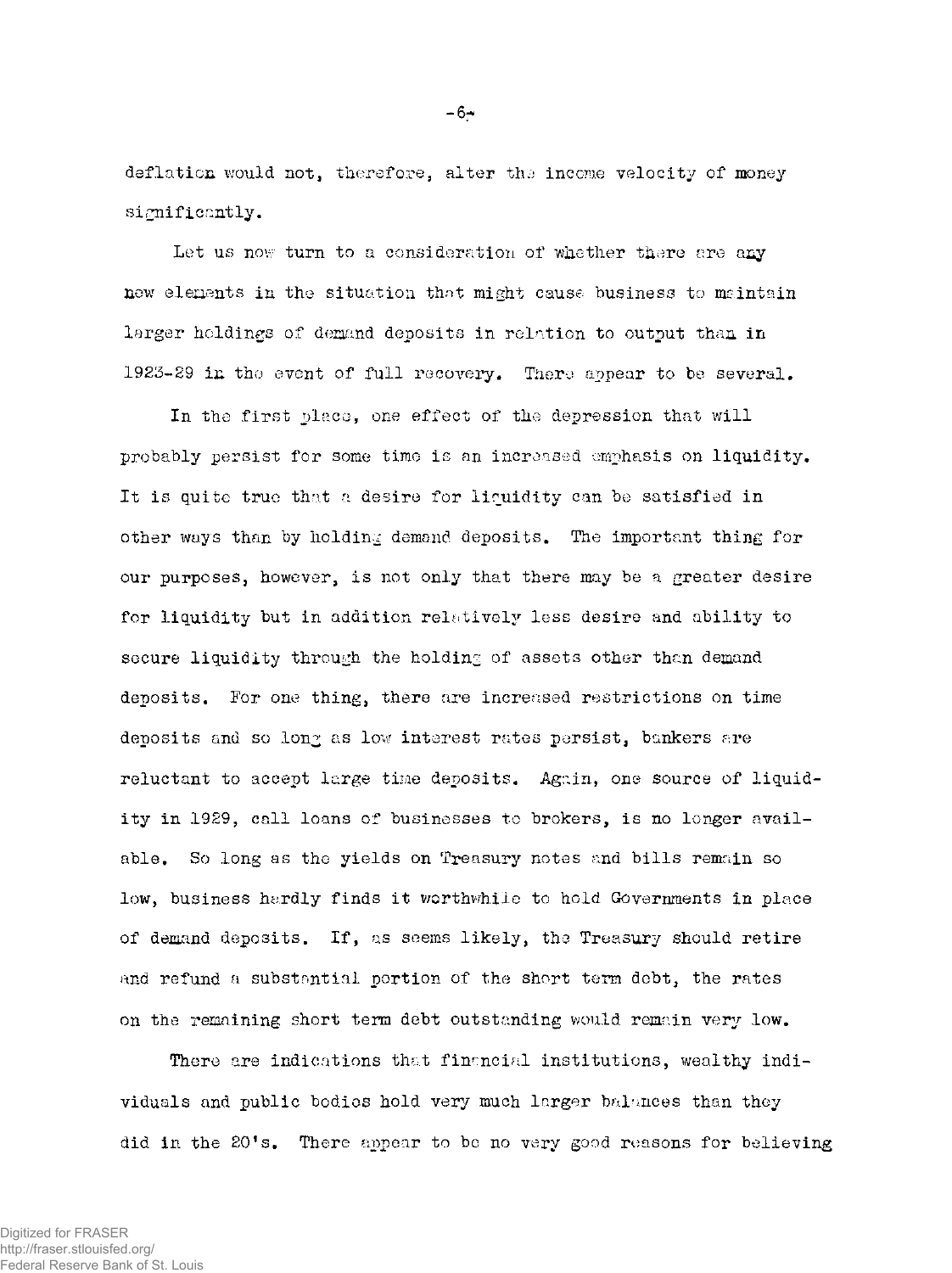that when favorable opportunities for investment reappear balances held by financial institutions and wealthy individuals will not return to levels more comparable with those that prevailed before the depression. The Federal Government, on the other hand, is likely to hold large balances.

On the whole it would appear that while we may expect a considerable expansion in the income velocity of money the probabilities appear to be against its going above 3.

## The Supply of Money

The latest figures available for adjusted demand deposits of all banks are for June 30, 1936. On that date the total adjusted demand deposits plus outside currency amounted to approximately #30 billion. Judging from the increase in adjusted demand deposits that has since occurred in reporting member banks, it appears safe to say that the total volume of money now amounts to at least #31 billion.

## The Desirable National Income

We now come to the hazardous task of estimating the figure of national income that would correspond with relatively full employment under conditions that we might hope to maintain. This is both a question of physical output of goods and services and of the price of that output. We may first dispose of the price aspect.

While a case could be made out for the desirability of maintaining the present level of prices, this does not appear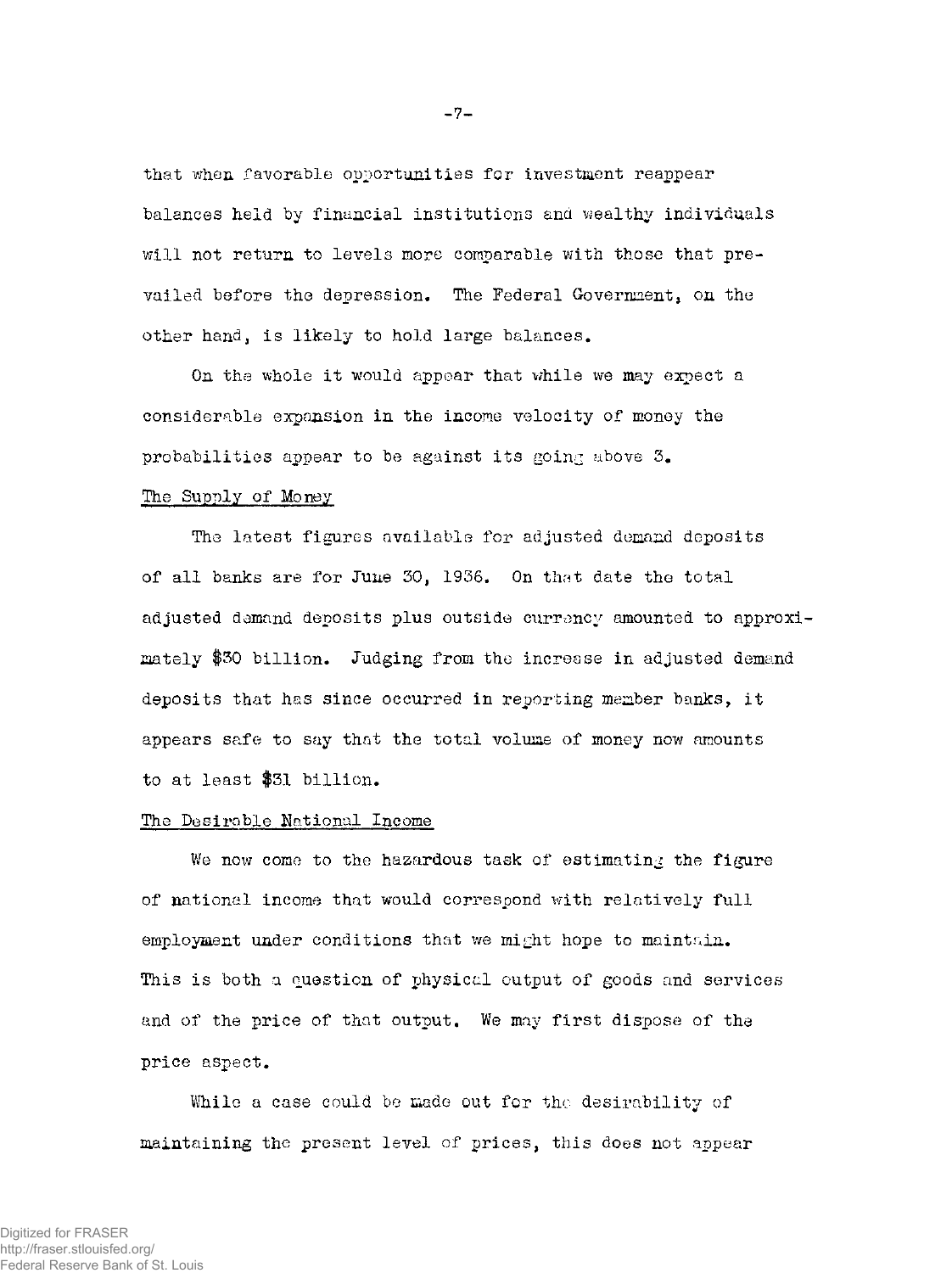to be possible. The recovery movement does not proceed evenly in all industries. Owing to relative changes in demand since 1929, some industries may be working at capacity, while others may be relatively slack. It would be very difficult to absorb the unemployed in the laggard industries while preventing a rise of prices in the industries which are being pushed to capacity. Hence, as one industry after another approaches full capacity we may expect price advances which will raise the general average. The more gradual the recovery movement, the more opportunity there will be for building up capacity where it is deficient and for moving and training labor and, hence, the more moderate will be the rise in prices. In view of the prospects for an orderly recovery and the existence of a wide range of inflexible prices, we may perhaps posit a ten percent advance in the general level of prices over the present level as being the upper limit to which it is desirable that prices should rise.

We may now attempt to estimate the value of production with relatively full employment and with prices ten percent higher than at present. It is obvious that we cannot expect full employment immediately. For our present purposes we will assume that it will be reached by 1939.

The method of procedure adopted was to estimate the average number of unemployed in 1936 at 9.5 million, add 1.8 million workers as the addition to the labor market in the next three years and deduct an estimated 3 million workers as constituting the more or less

**- 8 -**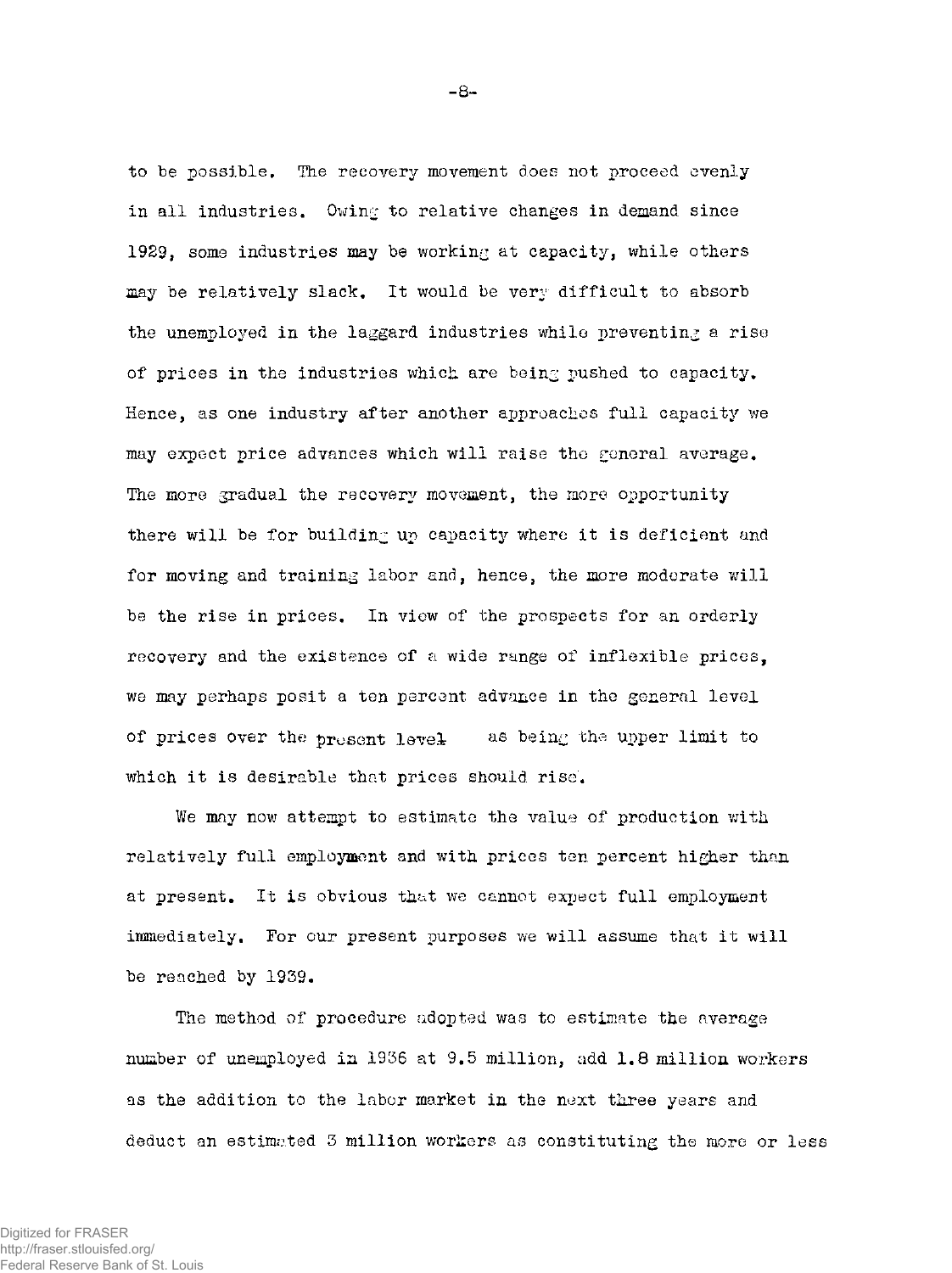irreducible minimum of unemployed workers, leaving 8.3 million workers to be absorbed in the next three years. Assuming that the average number of workers in 1936 was 43 million, this would represent a 19 percent increase.

Deducting from an estimated national income of \$61 billion in 1936 the figure of 1.5 billion as representing the wages of people on work relief, and then assuming that the national income will be increased 19 percent by the increase in the number employed, 6 percent by the increase in output per worker, and 12<sup>3</sup> percent from percent by the increase in output per worker , and 12g- percent from higher prices (10 percent over present prices equals 12<sup>5</sup> percent over the average for 1936), we arrive at a final figure of \$84 billion. This figure, which can hardly be classed as more than an would correspond with relatively full employment at prices 10 percent higher than at present.

# Tentative Answer to Question, Would a Further Expansion of Money be "Injurious"?

We may now attempt to gather together the various threads of the at present around \$31 billion. There is some reason for believing that three represents the upper limit to which the income velocity that the upper limit to  $\mathcal{L}_\text{max}$  the upper limit to which the income velocity to which the income velocity  $\mathcal{L}_\text{max}$ of money may go. On the basis of \$31 billion of money this would mean a national income of \$93 billion. If, on the other hand, the income velocity of money increases only to 2.3/4 this would mean a

 $\overline{\phantom{a}}$  income velocity of  $\overline{\phantom{a}}$  this would increase only to  $2^4$ 

<sup>1/</sup> Half of the rate of increase in the past two years projected over the next three years. This estimate appears adequate in view of the necessity of resorting to less efficient labor and plant and in view of the lessened possibility for extending working hours.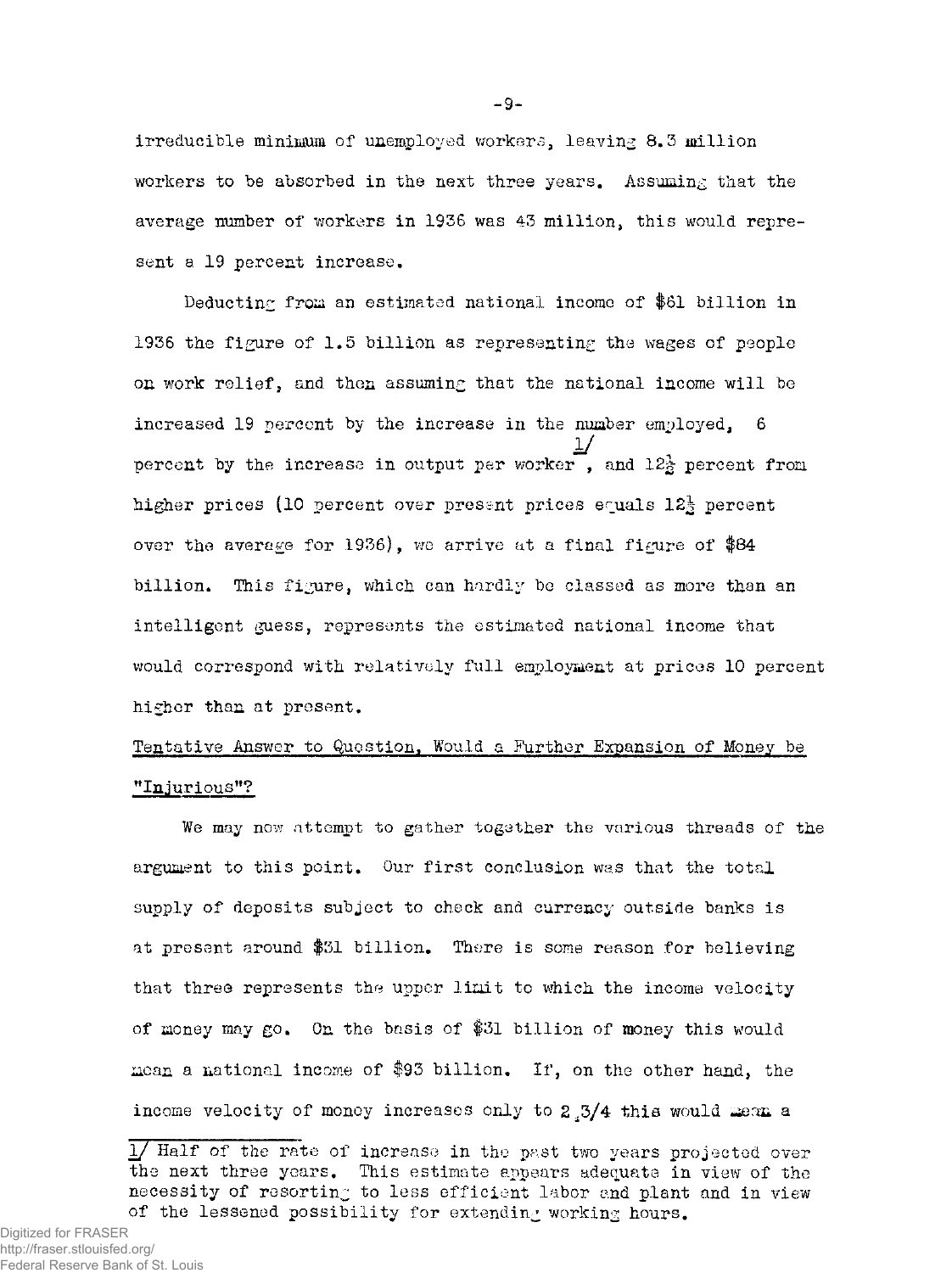national income of \$85 billion. It will be observed that this latter estimate of the probable national income corresponds quite closely with our estimate of a desirable national income of \$84 billion in three years' time.

The general conclusion is that the present volume of checking accounts and outside currency is probably adequate for conditions of relatively full employment with prices moderately higher than at present. Should the volume of money be further increased or should the income velocity of money regain or exceed the velocity prevailing throughout the Twenties, the volume of money might be excessive in the sense of corresponding with too rapid an increase in prices and too high a total value of output, A case can be made out, therefore, for the contention that a further expansion of money might prove to be injurious.

## Prospects for a Further Expansion of Money

The most likely ways in which a further expansion of deposits subject to check may occur are through an expansion of banks' earning assets or through further inflows of gold.

A previous memorandum discussed the prospects for the demand for bank loans of various types in the next few years. It was there concluded that the demand for security loans would increase only moderately owing to the relatively high marginal requirements; that real estate loans might double their present level of \$2 billion; and that all other loans might expand by some \$3 or \$4 billion.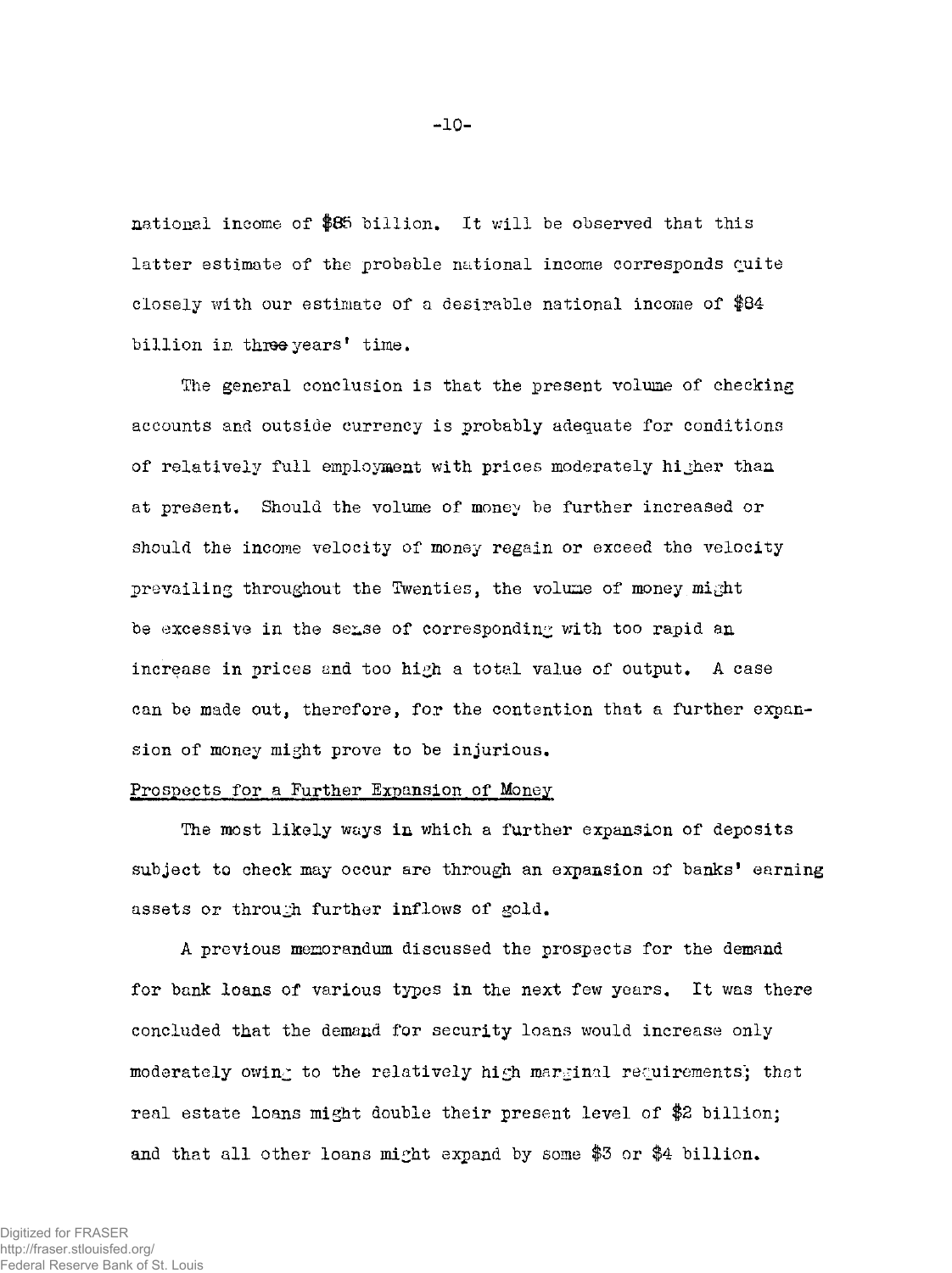Whether the satisfaction of this demand, should it materialize, would result in an expansion of checking accounts, depends mainly on the action of the Federal Reserve authorities and of the Treasury. Should Federal revenues and expenditures be such as to permit the retirement of a substantial amount of short-term debt, as seems likely, or should the Treasury decide to refund a substantial portion of this short-term debt, the contraction of the banks' holdings of governments might offset the expansion of other earning assets.

Similar uncertainty arises with respect to further inflows of gold. While we may be fairly confident that the inflow of capital in the form of gold will continue and will result in the creation of new deposits if no action is taken, there is a possibility that action may be taken to discourage further capital inflows.

Assuming that excess reserves are left with banks, the prospects for further expansion of demand deposits are uncertain. It might conceivably happen that further inflows of gold would be checked and that the retirement and refunding of short-term governments would offset the expansion of banks' other earning assets, so that demand deposits might remain unchanged. The balance of probabilities, however, appears to favor a further expansion of money, particularly in the next half year or so.

### Conclusion

There are grounds for believing that the present volume of money is adequate to finance a period of full and healthy recovery three or four years hence. Any further expansion entails some risk. On

**-11-**